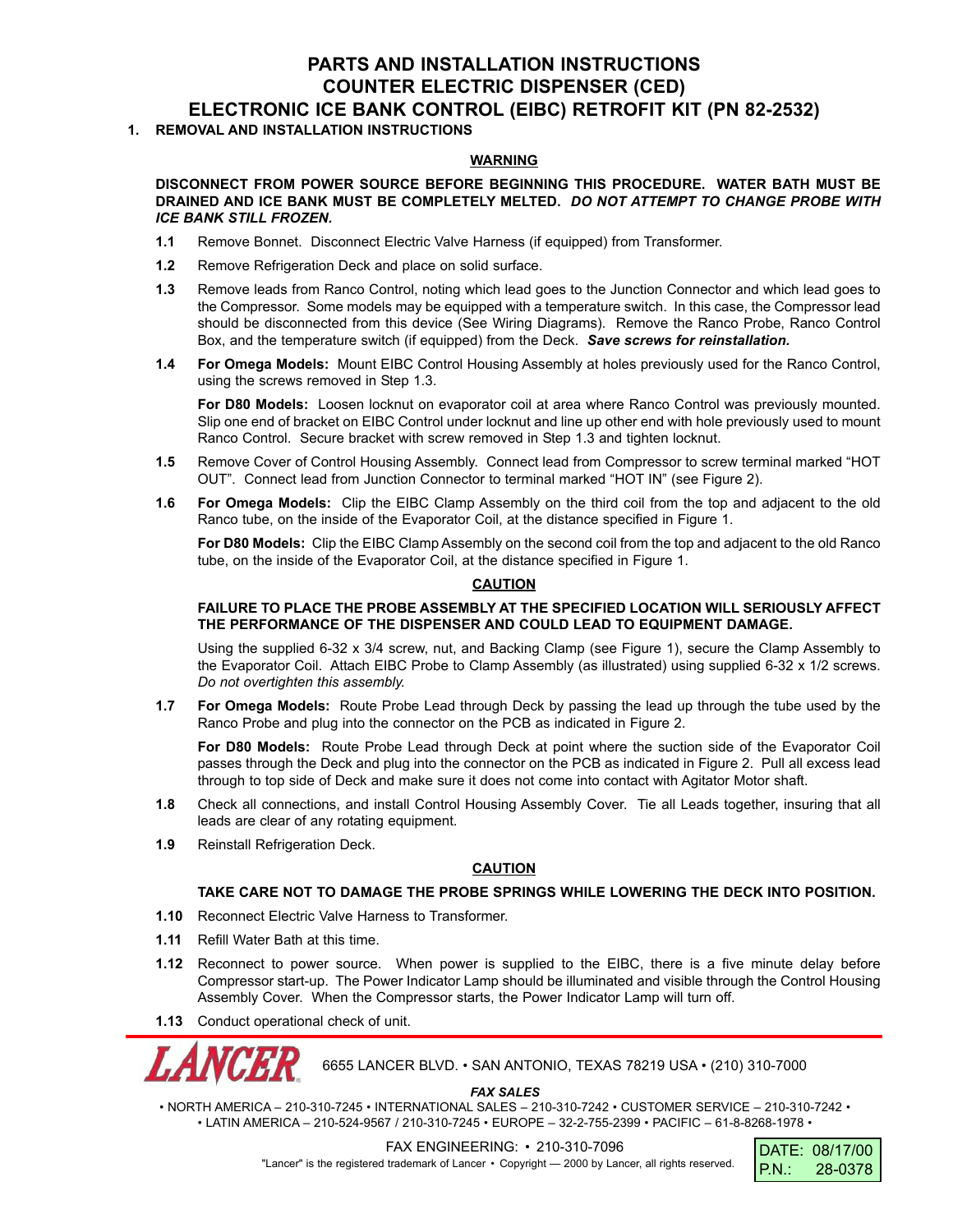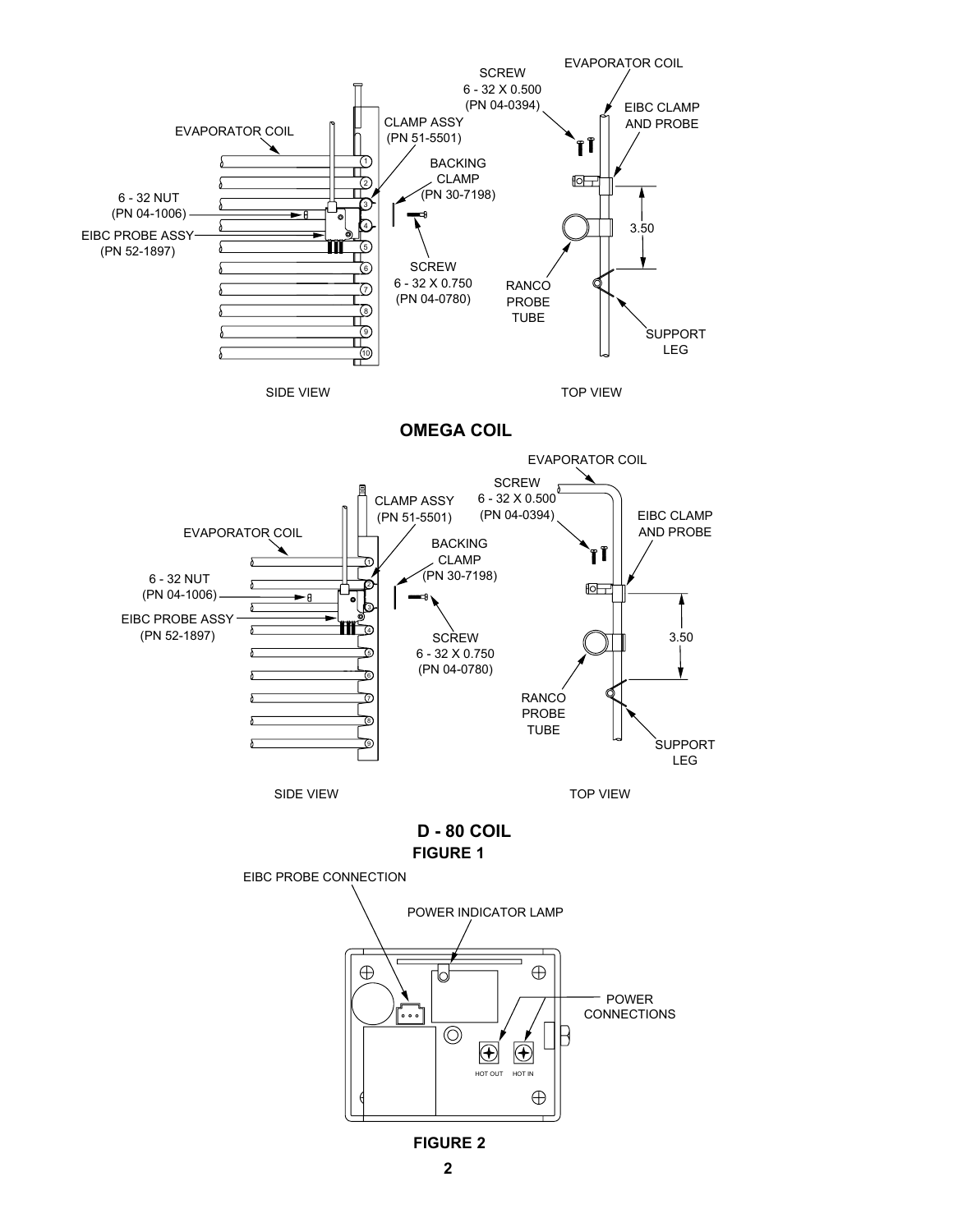# **WIRING DIAGRAMS FIGURE 3**

**WIRING SCHEMATIC WITH SERIES III EIBC (3/4 HP MODELS)**

![](_page_2_Figure_2.jpeg)

**WIRING SCHEMATIC WITH RANCO IBC (3/4 HP MODELS)**

![](_page_2_Figure_4.jpeg)